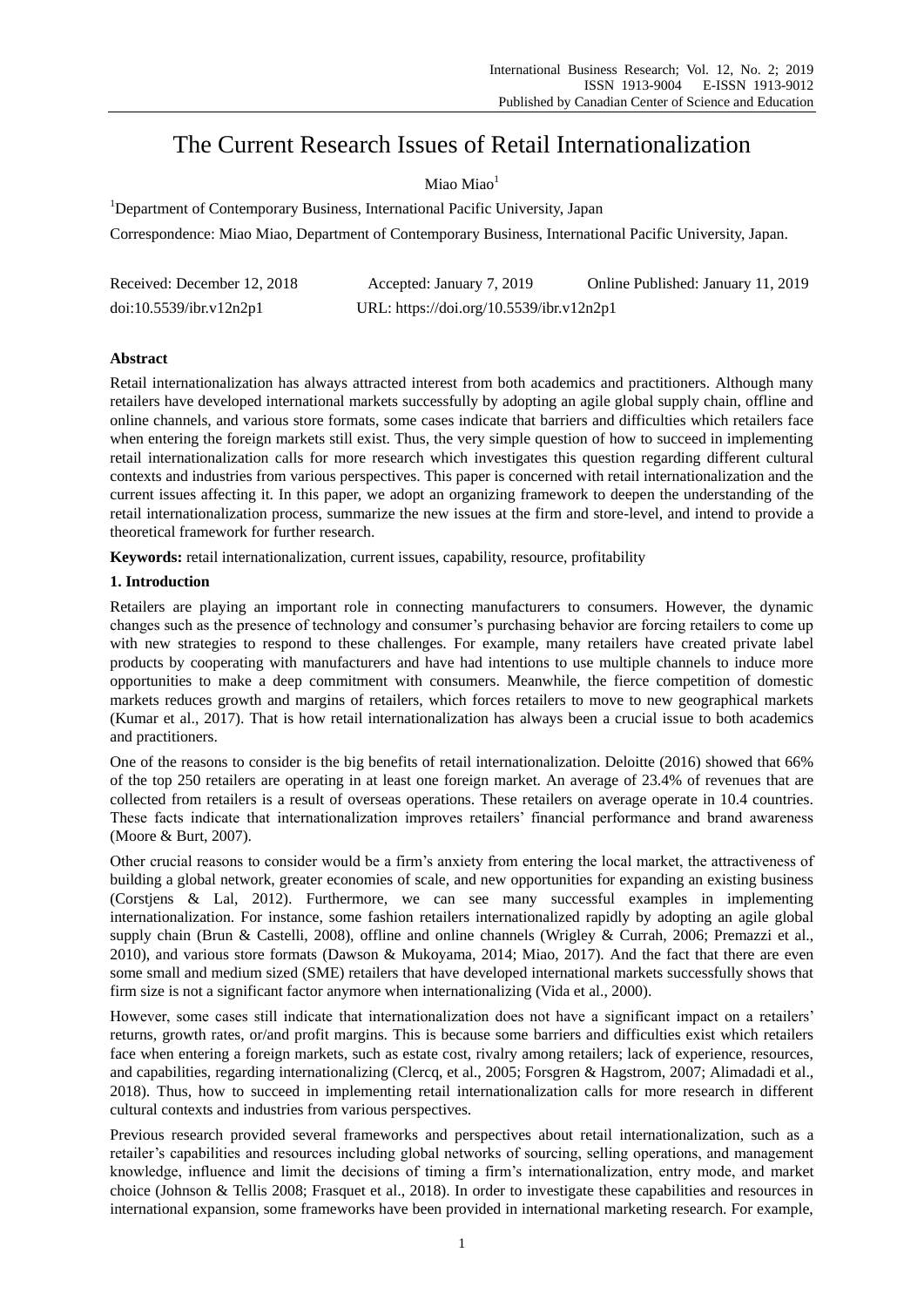the framework of dynamic capability (Frasquet et al., 2013; Easterby-Smith & Prieto, 2008; Winter, 2003), and embeddedness (Wood et al., 2014; Burt et al., 2015). These research frameworks offered new insight on studying the process of internationalization by looking at how retailers are gaining new capabilities for adapting to the changing environment. As Frasquet et al. (2018) presented, research should consider the role of dynamic capabilities within embedded environments, such as social, network, and territorial.

Based on these previous research, this paper is concerned with retail internationalization and the current issues affecting it. We intend to provide a theoretical framework for deepening the understanding of retail the internationalization process by adopting an organizing framework from Kumar et al. (2017).

### **2. Organizing Framework**

#### *2.1 Retail Internationalization*

Internationalization has been defined as "the process of increasing involvement in international operations" (Welch & Luostarinen, 1988). "The discovery, enactment, evaluation, and exploitation of opportunities—across national borders—to create future goods and services" are described as the activities that international firms are concerned with (McDougall & Oviatt, 2000). In these activities, retail internationalization focuses on the process of providing goods or services to a new market or to a wider section of a market that already exists (Kumar et al., 2017, p.102). Most research on retail internationalization has been focusing on analyzing the entry mode, market choice, and the speed of expansion in foreign markets (Frasquet et al., 2013).

As the missions of the internationalization process, retailers need to adopt appropriate strategies and modes of foreign operation that will ensure that the business can minimize risk while maximizing the potential for success (Deloitte, 2009). The strategies are following retailers' international marketing policy, for example, underlying retail format and marketing strategy, and the goods produced or services offered by the retail (Goldman, 2001). Thus, we can see that many researchers pay attention to (1) the factors affecting the decisions of internationalization, and (2) when and how retailers should implement these strategies within international markets.

In our organizing framework (figure 1), we discuss retailers' decisions of the timing of internationalization, entry and expansion mode, market choice, and store-level strategies. All these decisions are based on retailers' capabilities and resources in implementing international marketing. Also, we intend to show the impact of these decisions on retailers' profitability at both firm and customer levels.



#### Figure 1. Organizing framework

#### *2.2 Impacts of Retailer's Capabilities and Resources on Internationalization Decisions*

When a retailer decides to go abroad, there are five strategic entry decisions the retailer needs to face. They are entry scale, entry mode, entry order, retail format adaptation to the local market conditions, and the familiarity of the format of the store to the parent company (Gielens & Dekimpe, 2001). Each of these five decisions is made by considering the firm's capabilities and resources in the internationalization process (Chang & Rhee, 2011; Jain et al., 2019).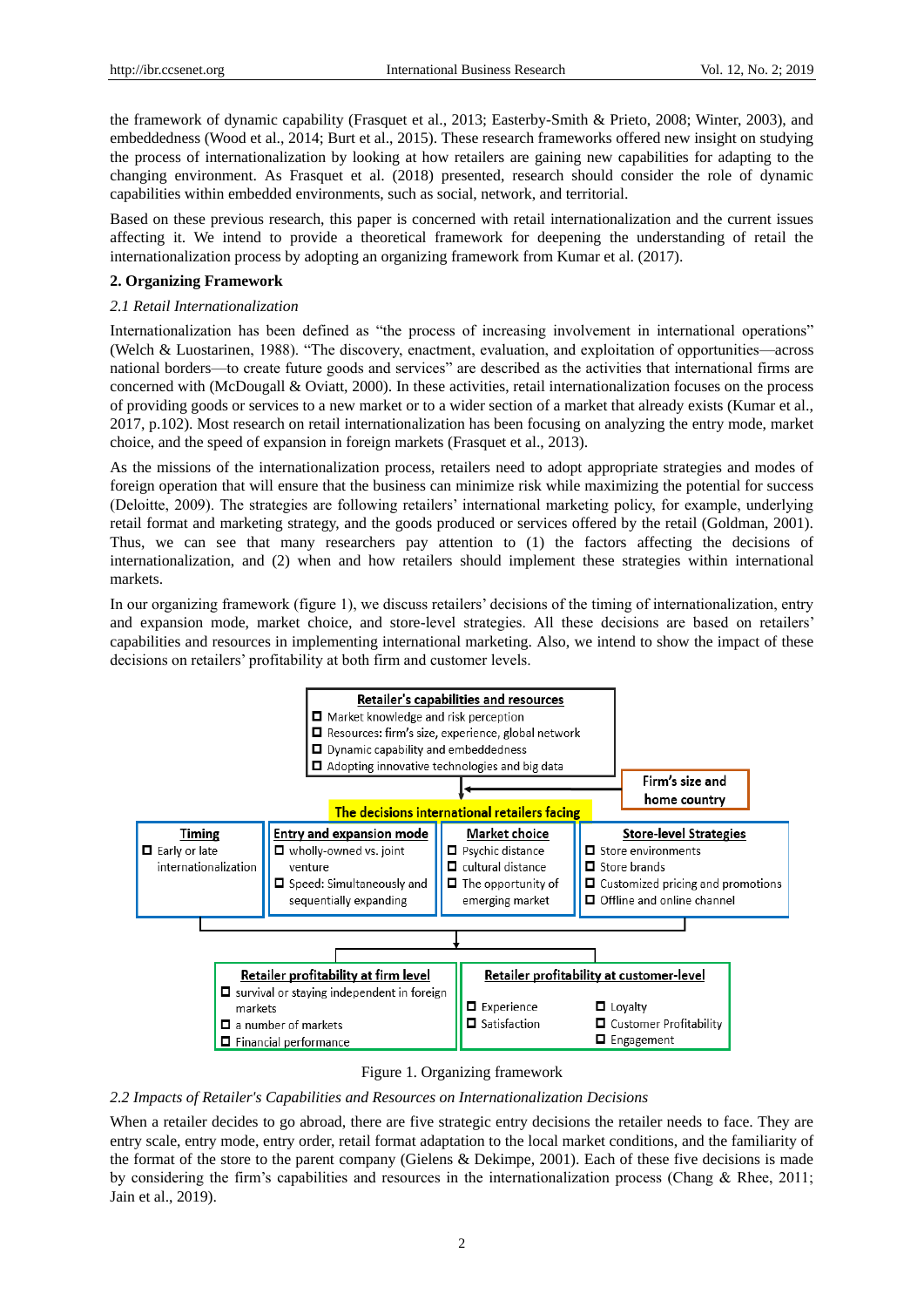Researchers have highlighted several important capabilities and resources in retail internationalization from different perspectives. For example, first, the firm's level of market knowledge and risk perception limit its internationalization activities (Forsgren & Hagstrom, 2007). This is because firms prefer to select a well-known foreign market with a similar culture and that are near the home country in order to reduce risk and uncertainty (Alimadadi et al., 2018).

Second, according to a resource-based view, resources such as firm's size, experience in internationalization, and their global network largely impact the propensity, mode, and the method of entry while entering the target foreign market (Morgan & Katsikeas, 1997; Burt et al., 2003; Clercq et al., 2005; Javalgi et al., 2003). For instance, a lot of research in this field has focused on large firms, but not small and medium-sized firms (SMEs). This is because generally, SMEs' foreign market knowledge and resources are more limited than large firms' and thus have a more limited range of entry modes from which they can choose (Leondiou, 1995; Hutchinson et al., 2006). Furthermore, resources are also considered as part of the firm's characteristics which represent the firm's unique capabilities of entering new markets (Childs & Jin, 2015).

Third, dynamic capability has also been considered as an important framework in internationalization studies. It has been defined as "the firm's ability to integrate, build, and reconfigure internal and external competencies to address rapidly changing environment" (Teece et al., 1997; Frasquet et al., 2013). It emphasized that firms are required to learn and develop their capabilities for making decisions at different developmental stages within environments that are fast-moving. According to Winter (2003), the competence process involves operational capabilities (zero-level), dynamic capabilities (first-order), and learning capabilities (second-order). These competency processes are related to each other. In these processes, the importance of accumulating information and learning has been outlined in different studies (Frasquet et al., 2013).

Beyond that, current research has presented some other important capabilities in the internationalization process. For example, the capability of adopting innovative technologies and big data may affect retailers' organizational routines which can influence the overall performance (Zhu & Kraemer, 2005; Kumar et al., 2017). Bagheri et al. (2018) also examined the effective impact of technological innovation on the relationship between the activities of internationalization and performance of SME retailers. The findings suggested that retailers can improve their internationalization by implementing technological innovation activities, such as introducing new products to the market, upgrading existing products, and adopting big data to meet the market needs. Gandolfi & Strach (2009) and Childs & Jin (2015) also pointed out that offering functional products by adopting technological innovation can make retail be more flexible in foreign markets.

#### *2.3 The Impacts of Firm Size and Home Country on Internationalization*

Despite some research showing that firm size is not a significant factor in influencing international performance (Vida et al., 2000), large multinational retailer successes are well known. Additionally, only a few research paid attention to SME retailers (Hutchinson et al., 2006)—especially retailers which are in emerging countries. However, SMEs practically have great potential and capabilities in international markets with strong concepts, store formats, and merchandise assortments (Alexander & Quinn, 2001; Hutchinson et al., 2006; Miao, 2017). Thus, instead of questioning whether or not small retailers can implement their internationalization, academic and practical researchers should investigate how small retailers could develop international marketing better in diverse industries and markets.

According to Morgan & Katsikeas (1997) and Hutchinson et al. (2006), the variances between big and small firms are not only the physical size, such as the number of employees, stores, and annual turnover, but also in terms of managerial characteristics, financial characteristics, and operational characteristics. Compared with large firms, although the SME retailers have limited financial, operational, logistical and learning resources, they have some competitive advantages such as entrepreneurial vision and networks. For these SME retailers, Hutchinson et al. (2006) suggested that government export assistance programs could be a crucial factor for enhancing SMEs' international development effectively. It requires the government to provide support with channel relationships, network contacts, as well as information programs. This issue should be studied more in future, especially for some emerging markets like China and Africa which the export assistance program has been implemented during this decade (Jain et al., 2019).

One of the reasons is that SMEs in emerging countries have very limited governmental and political ties which encourage them to access overseas (Sharma, 2011; Deng & Zhang, 2018). Also, the emerging markets actually internationalize more rapidly than developed markets (Deng & Yang, 2015; Sun et al., 2012). This is because the firms in emerging markets have a higher motivation to catch-up with the established mature multinationals (Kumarasamy et al., 2012).

Crucially, most research have investigated the impact of host country and firm's capabilities and resources on the firm's internationalization process and performance, very limited studies focus on the important role of the home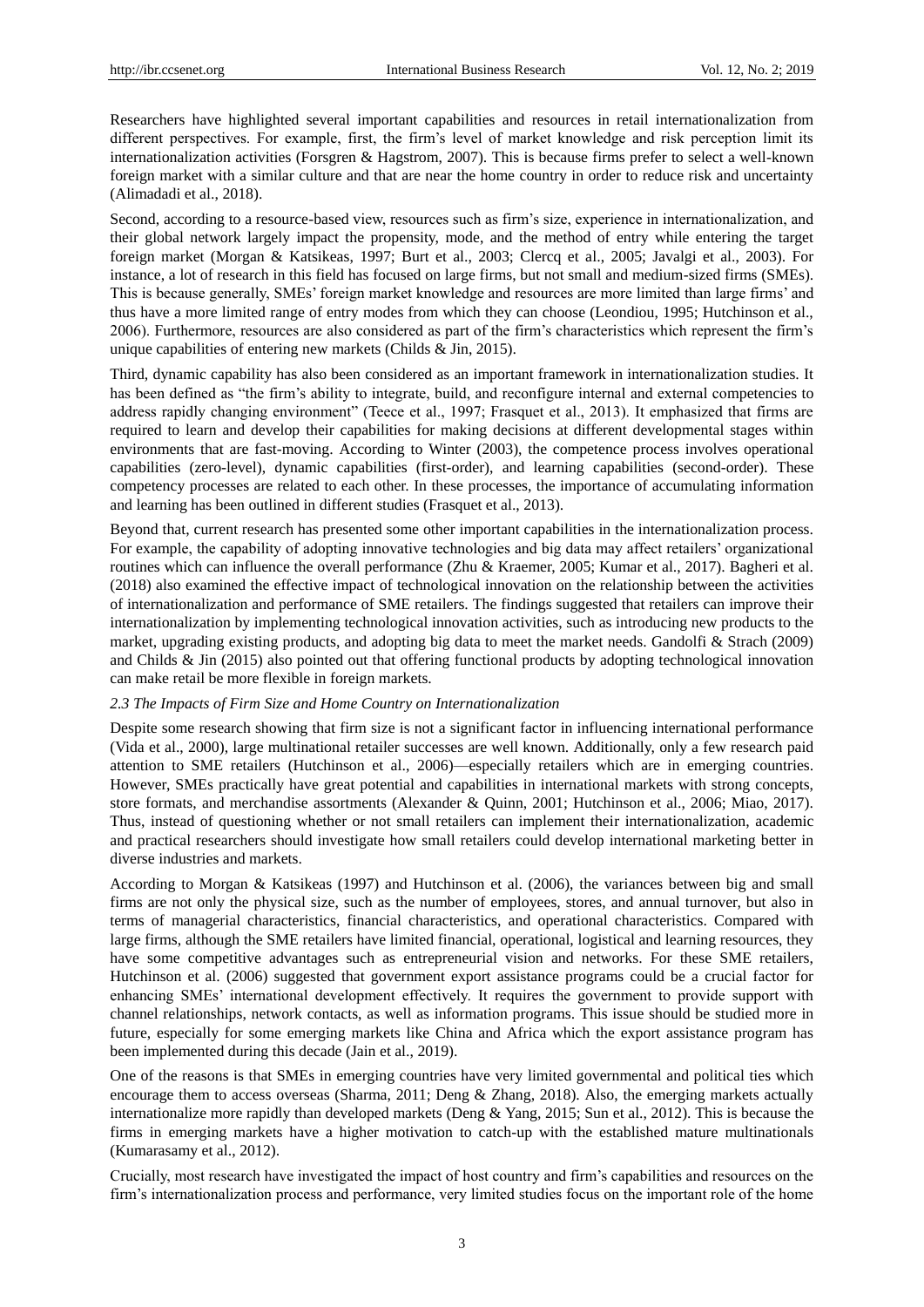country in a firm's internationalization (Cuervo-Cazurra et al., 2018). Some current research revealed the impacts of home country's institutional changes, turbulent environment, policies on firms' decisions on internationalization (Yan et al., 2018; Fathallah et al., 2018; Barnard & Luiz, 2018). This finding offered a direction for further research.

## **3. International Marketing Decisions and the Influence Factors**

As shown in figure 1, the timing of internationalization, entry mode, market choice, and the retail store strategies are the important decisions for success in retail internationalization (Johnson & Tellis 2008). These decisions are not only driven by firms' capabilities and resources, but also by the host country's culture, policy, local customers' preference, purchase habits, and sensitivity about new products and prices (Kumar et al., 2017).

## *3.1 The Timing of Internationalization*

Some firms started internationalizing earlier in their lifecycles than other traditional, slow-paced firms. The importance of deciding when to internationalize has been addressed in previous research (Knight & Cavusgil, 2004); however, there is not much research focusing on the antecedents of timing decision and its outcomes and implications (Jones & Coviello, 2005; Ciravegna et al., 2018a).

One entry point of understanding the timing of internationalization is the identified perceptual and non-perceptual variables (Ciravegna et al., 2018b). The perceptible variables include perceptions of risk, size of the domestic market, and the profitability of international markets. Non-perceptual variables include the desire to exploit underutilized capacity from the resource-based view perspective and the consideration of competitors (Westhead et al., 2001). Also, a firm's background characteristics (Dimitratos, et al., 2016), such as entrepreneurial, serendipitous, and strategic internationalization were found in competing theory, which could influence the timing and type of international expansion (Ciravegna et al., 2018b; Cavusgil & Knight, 2015).

Other drivers can be observed by looking at the challenges when retailers internationalize early, such as the limited availability of financial resources, human resources, network resources, and legitimacy (Mathews & Zander, 2007; Bembom & Schwens, 2018). Bembom & Schwens (2018) emphasized three key network dimensions within the internationalization process: (1) the manner in which organizations access different types of resources, (2) an organization's utilization of governance mechanisms for the purpose of resource exchange, and (3) the diversity as well as amount of resources exchanged. Thus, we can see that resources and the capability of dealing with resources became the key points of the success of early internationalization.

Also, motives and behaviors of entrepreneurs may influence the timing in internationalization (Sommer, 2010). The correlation between innovativeness and the timing of internationalization of small retailers has been presented by Augusto & Coelho (2009). Similarly, Efrat et al. (2017) showed that the firm with three high capabilities which include market intelligence generation, team cohesion, and marketing adaptability, might choose to internationalize early.

Although previous research have already shown different outcomes by choosing the timing to internationalize, there is still limited information about the reason of leading to different outcomes (Ciravegna et al., 2018b; Cavusgil & Knight, 2015), and challenges from the characteristics of industry and product categories (Ciravegna et al., 2018a).

## *3.2 Entry Mode Choice*

Entry mode choice is considered as foreign operation mode (FOM) -- "the organizational arrangement that a company uses to conduct international business activities" (Picot-Coupey et al., 2014; Benito et al., 2009, p.1458). FOM was categorized into wholly-owned operation (flagship stores), and joint venture (shop-in-shops, franchised stores). The mode of entry that is wholly owned has a higher level involvement/control and gains more returns compared to franchise, while franchise carries lower investment cost (Ekeledo & Sivakumar, 1998).

Based on the eclectic framework, Nakos & Brouthers (2002) examined the factors influencing entry mode, which are ownership, internalization, and pioneering advantage. From the resource-based view, Park & Sternquist (2008) presented the impact of resource availability on retailer's entry mode choice. Thus, we can see that the characteristics of retailers' resource, advantages, and capabilities might lead to different choice of entry mode. For example, retailers with a unique capability and competitive advantage in the management or production of private label products prefer wholly-owned entry mode. On the other hand, the retailers who have abundant access to relational resources but do not have informational, managerial or capital resources will opt to utilize franchise mode (Park & Sternquist, 2008).

Additionally, some research have presented the different entry modes by classifying internationalization speed that engages in international expansion simultaneously or entry to new markets in a short period (Birchall, 2008; Dawson & Mukoyama, 2014; Mohr & Batsakis, 2014). For example, based on resource-based view, Mohr & Batsakis (2018) compared simultaneously and sequentially expanding retailers, and presented that if the firm is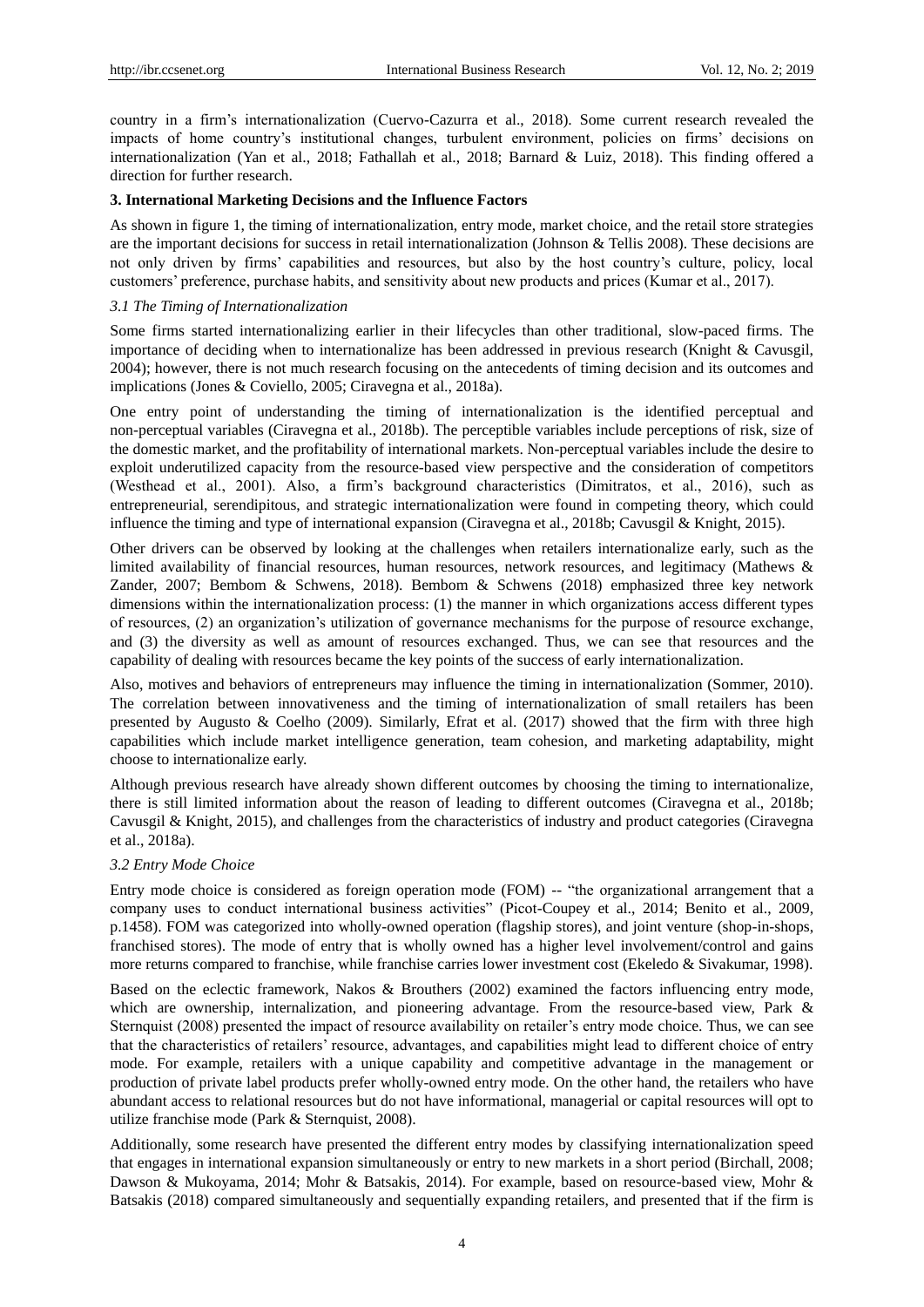able to (1) draw on assets that are intangible, (2) be strong financially, as well as (3) have gained international experience, it has the intension to get involved in simultaneous international expansion.

Furthermore, Picot-Coupey et al. (2014) emphasized the difference between retailers' entry and expansion modes. It suggests a dynamic perspective to look at FOM as a distinct stage within the internationalization process. At the different stages, there are different factors related to the characteristics of the organization and environmental characteristics that determine the appropriate choice of FOM.

### *3.3 Market Choice*

Which counties are being selected, and what factors can explain the choice of market, have been investigated in some research. The factors leading retailers to make a choice of market were considered to be the country's economic situation (Dunning, 2000), the purchasing power (Alexander, 1990), the size of the market (Mitra & Golder, 2002), and distance between home market and selected market (Evans & Mavondo, 2002). These research provided foundational factors that could influence retailers' decisions on market choice.

Especially, current research has been focused on the impact of distance between home and host markets including geographic and psychic distance. Alexander et al. (2007) and Evans & Mavondo (2002) emphasized that psychic distance may produce more difference in financial results. The reason is that if a firm chose to enter a market with high perceived differences to the firm's home market, the firm would take a lot of effort and time to understand the market which might lead to improved financial performance. Also, Mohr & Batsakis (2018) found a restraining effect of cultural distance in regard to the relationship between retailers' international experience and their simultaneous international expansion.

Furthermore, some case studies showed that firms offering products which are more connected to home country may receive higher risks if they entered psychical distant markets (Gandolfi & Strach, 2009; Burt, et al., 2003). It means that product category offering can influence the performance of market choice.

On the other hand, through an assessment of the emerging market criteria – the potential of the market, culture distance, the industry competitive strength, and the receptiveness of the customer, Sakarya, et al. (2007) addressed the growth and potential opportunities in emerging markets. This finding pointed the attractiveness of emerging markets for both retailers' internationalization and academic research.

#### *3.4 Store-level Strategies*

In order to offer the consumer a superior shopping experience, international retailers came to pay more attention to their store-level strategies which include store environment, assortment of merchandise, customized pricing and promotions, and offline and online channel building. The reason is that store environment and atmosphere can stimulate consumers' emotional states (i.e., pleasure, fun, and arousal) which can create an emotional relationship between the consumer and the store, while merchandise, pricing and promotions can create a rational relationship (Kumer & Kim, 2014). Thus, we can see that retail internationalization is paying more attention to holistic marketing management which not only concerns product development, but also inventive store formats and interaction of multiple channels such as offline and online channels.

First, many retailers have recently been building a greater variety of store formats in foreign markets and attempting to provide a superior shopping experience through their store environment in order to increase the possibility of customer revisitation and store performance (Kumar & Kim, 2014; Garaus et al., 2015; Murray et al., 2017). The reason is that consumers not only switch to different retailers in the same product categories but also change to different store formats for the same product purchasing (Anand & Sinha, 2009). In other words, store environment with different formats can influence store image and customers' store choice differently (Fowler & Bridges, 2010). There is already much research showing the impact of store environment on customer's satisfaction and loyalty (Kumar & Kim, 2014; Garaus et al., 2015); and international expansion as well as adapting merchandise, customized pricing and promotions to the local market (Broyles, 2009).

Second, the development of e-commerce offers store-based retailers a high possibility of extending their business to foreign countries (Wrigley & Currah, 2006; Premazzi et al., 2010). It can be observed in the great attention from academic literature and industry practice on the synergies across the online and offline business (Zhang et al., 2010). For example, operating both online and offline stores can (1) reach foreign markets with low cost (Premazzi et al., 2010); (2) grow the number of customers (Kushwaha & Shankar, 2013); (3) enhance customer gratification and loyalty towards the existing stores (Neslin & Shankar, 2009); (4) increase sales revenues (Pauwels & Neslin, 2015). Although some research also questioned the synergy between online and offline retailing and the contributions to retailers' internationalization (Van Nierop et al., 2011), adopting both offline and online stores is still being given great attention by international retailers.

## **4. Retailer Profitability at Firm and Customer-Level**

For measuring the outcomes of firms' internationalization, most research adopted firm-level's profit and other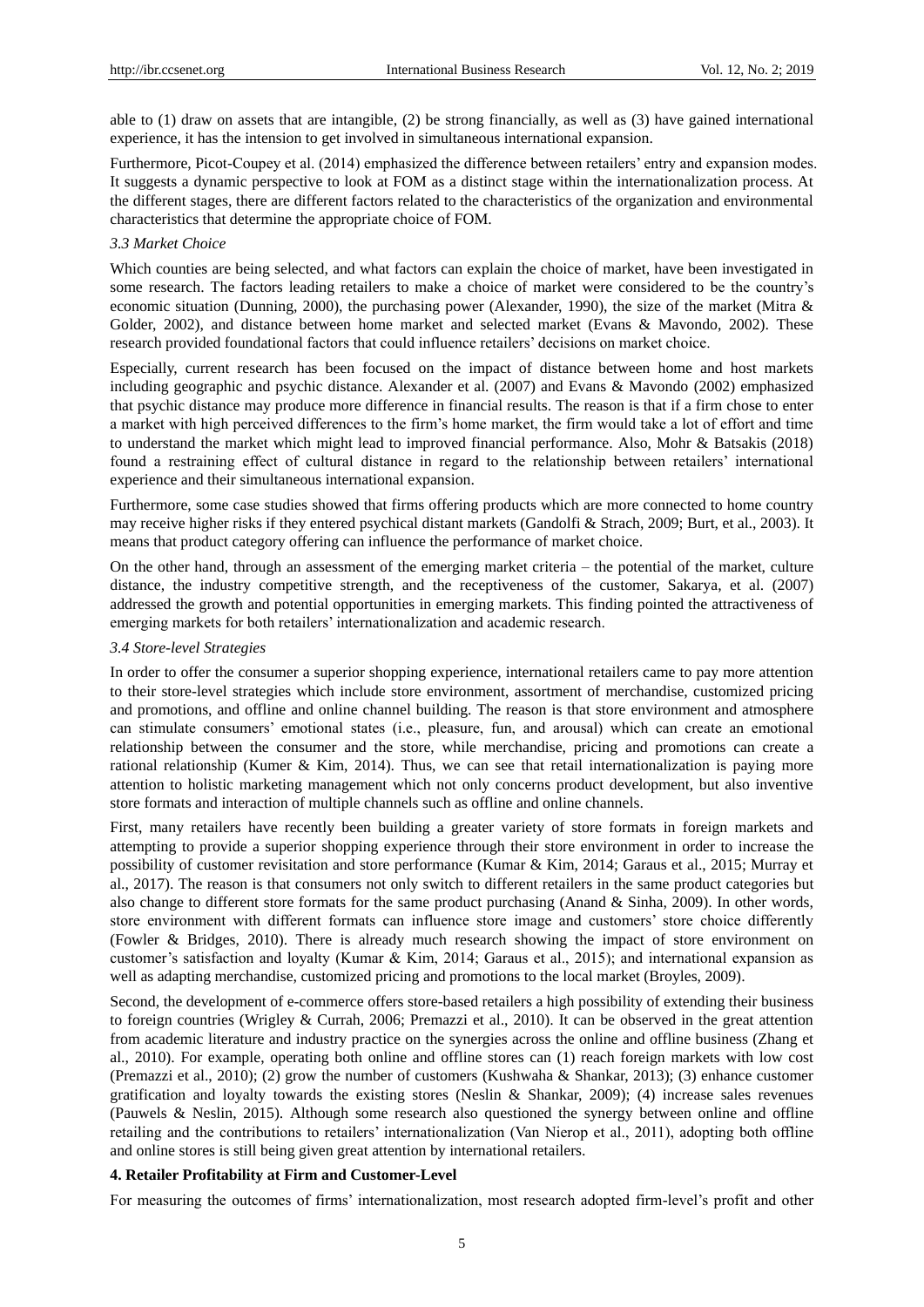financial performance data. The most common measures are traditional accounting-based ratios such as return on investment (ROI), return on equity (ROE), profit margin, return on assets (ROA) (Calabrese & Manello, 2018; Majocchi & Zucchella, 2003; Calabrese & Erbetta, 2005) or other direct measures such as market share and sales growth (Arvanitis & Loukis, 2012; Manello et al., 2016). Similarly, survival which is measured by the number of markets, the ownership changes, or expansion using the same mode was presented by Ciravegna et al. (2018a).

Although these financial statements directly show the profitability at firm-level, it also requires to adopt other indirect measurements to evaluate profitability at customer-level, such as customer satisfaction, loyalty, and brand reputation. This is why the customer-level perspective offers customer-focused marketing and brings long-term profitability (Kumar et al., 2017). Also, consumers are becoming more diverse and complicated even within one country because of the indigenous cultural values of different areas (De Mooij, 2010). Thus, to look at the profitability at customer-level should be helpful for retailers to improve their retailing activities in host markets. Retailers' profitability at customer-level can be represented with experience, satisfaction, loyalty, profitability, and engagement which all connects to each other (Kumar et al., 2017). When a customer has a good experience within the whole purchase process, it will lead to their satisfaction which can produce customer loyalty and sustained profitability, and then deepen customer's engagement towards this store or product.

In these measurements, especially the linkage of satisfaction and loyalty has been focused by researchers and market managers in the last 20 years. Satisfaction refers to the consumer's sense that the consumption successfully satisfies specific, desire, need, goal, and also provides outcomes against a pleasure standard. Much research has examined that satisfaction is a strong relative factor of loyalty (Jones et al., 2000; Szymanski & Henard, 2001; Anderson & Srinivasan, 2003). Additionally, cultivating and retaining customer loyalty is an important task for almost all companies in any business. This is because loyal customers can give more business and benefits and it costs less to a company to serve them.

Despite satisfaction-loyalty linkage being studied by many researchers, the topic of how to best allocate resources to various loyalty-building efforts has always attracted interest from both academics and practitioners. We can see some international retailers have recently been attempting to provide a superior shopping experience through their store environment and multiple channels in order to increase the possibility of customer revisitation and customer loyalty. For example, some retailers are building a greater variety of store formats (Miao, 2017); store-based retailers tend to participate in e-commerce (Gensler et al., 2007).

Notably, some research posit that not all loyal customers bring profit to the firm, and provide recommendation that it is essential for customers be categorized based on loyalty as well as profitability (Kumar et al., 2017; Reinartz & Kumar, 2002; Kotler & Keller, 2016). Miotto & Parente (2015) suggested that different store formats should be used to attract different types of consumers based on profitability. However, this issue requires retailers to share information about customers and make a strategy to target profitable customers (Kumar et al., 2017). This field of research needs to be developed by investigating diverse industries and markets in the future.

#### **5. Current Issues of Internationalization**

This study contributes to research in the retail internationalization field by providing a comprehensive framework that will assist researchers gain an understanding of the research topic being studied and focused in previous research, and the current issues which should be paid more attention in the future. The proposed framework in this paper focuses on retailer's profitability at both firm and customer-level and identifies the types of decisions of internationalization being based on retailer's capabilities and resources. We choose to focus on four current issues covering firm and store levels, which are about research method, dynamic perspective, SME retailers' internationalization, and the new retail formats and channel expansion (Figure 2).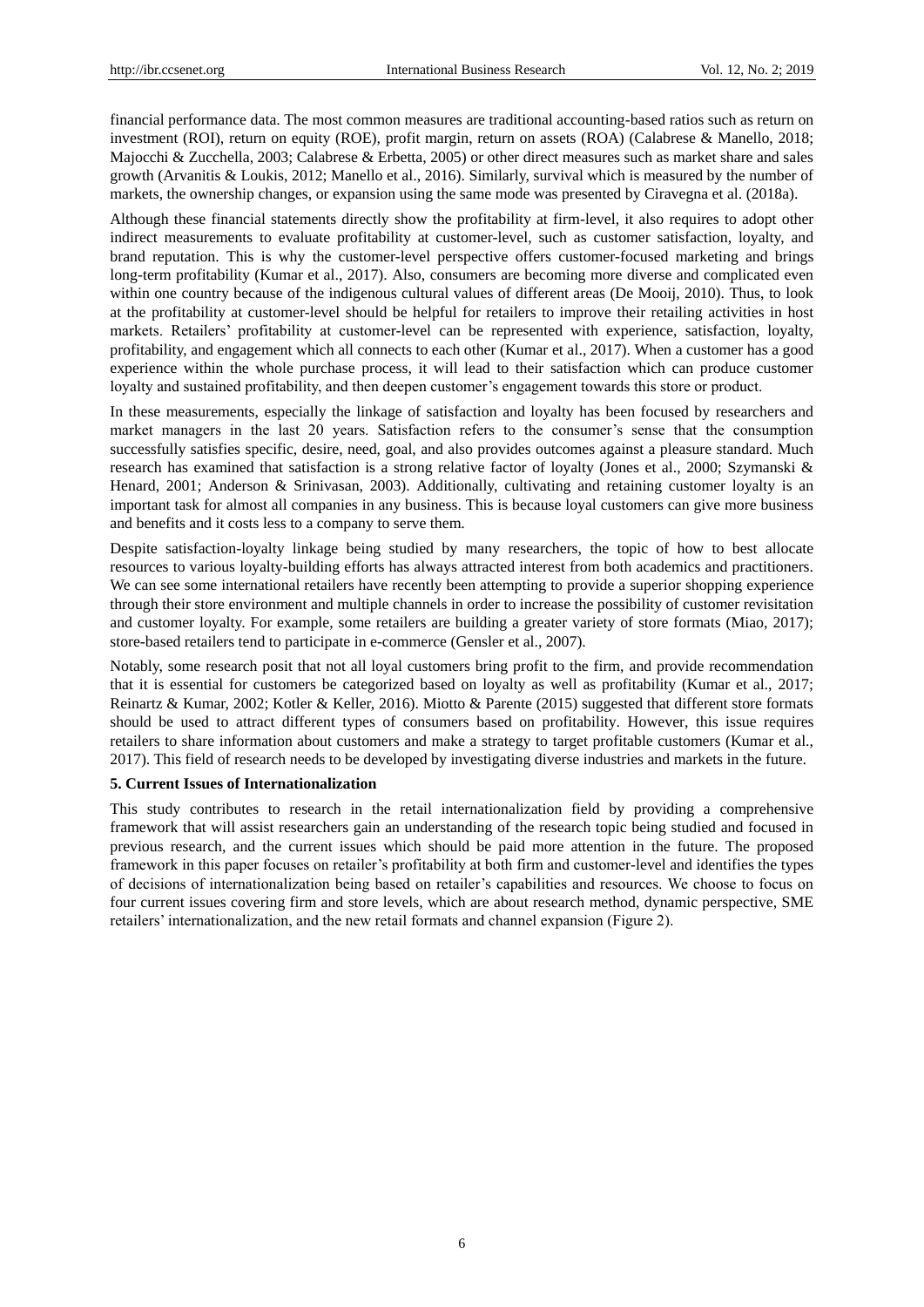

## Figure 2. Current issues

### *5.1 Research Method: Combination of Case Study and Empirical Investigation*

Most research adopt case studies to show the process of retail internationalization, but lacks an empirical investigation with theoretical support (Childs & Jin, 2015). Although case study can help researchers and firms to understand the specific barriers of entering a foreign market and the crucial capabilities supporting firms to develop the market (Frasquet et al., 2013; Dawson & Mukoyama, 2014), it still requires researchers to combine case study and empirical investigation to find out the correlations between international market decisions and outcomes.

There are several methods and frameworks which were suggested to measure firms' outcomes, for example, at firm-level evaluation of FOM characteristics can minimize the risk and understand the level of resource commitment in regard to firm's plan on international marketing (Picot-Coupey et al., 2014). SOR (Stimuli-Organism-Response) paradigm can find out the factors influencing customer's emotional states and response (Mehrabian & Russell, 1974; Laroche & Park, 2013). Measuring customer loyalty and engagement can show the relationship between customer and a retail store/brand (Jones et al., 2000; Szymanski & Henard, 2001; Anderson & Srinivasan, 2003). Also, psychographic measurements show customers' expectations, customer demographics, and lifestyles which can provide a hint to international retailers (Ko et al., 2012).

These measurements can show a firm's performance and customers' response towards retailing activities at each different touch point in the internationalization process. It helps retailers to better understand what they do indeed need to work on and how to address customers' expectations appropriately at different developing stages (Kumar et al., 2017).

#### *5.2 The Impact of Firm Characteristics with Dynamic Perspective*

Paying attention to firm characteristics including capabilities and resources from dynamic perspective will be a key to understand a firm's decisions on internationalization (Moore & Burt, 2007; Childs & Jin, 2015). These unique characteristics are based on firm's experiences, developing history, resources, knowledge, and learning capabilities which could be developed by the firm's activities in the changing environment. Recently, we can see two main frameworks showing the importance of dynamic perspective in internationalization. They are dynamic capability (Winter, 2003; Frasquet et al., 2013; Easterby-Smith & Prieto, 2008), and embeddedness (Wood et al., 2014; Burt et al., 2015; Frasquet et al., 2018; Kinoshita, 2018). These research offered a new insight to study the process of internationalization by considering the role of dynamic capabilities within the embedded environment (social structure, network and territorial).

In addition to this, the resource-based view has been contributing to international marketing research. Some research showed that the entry mode could be related to the possession of intangible assets by the retailers, such as selling operations and management knowledge, learning ability, global networks of sourcing, as well as their international experience (Frasquet et al., 2018; Mohr & Batsakis, 2018). These resources were considered to be able to offer (1) a strong retail brand expanded across borders with high speed (Swoboda et al., 2014); (2) ability to deal with particular challenges from new markets and adjust to local needs (Jiang et al., 2014; Bianchi &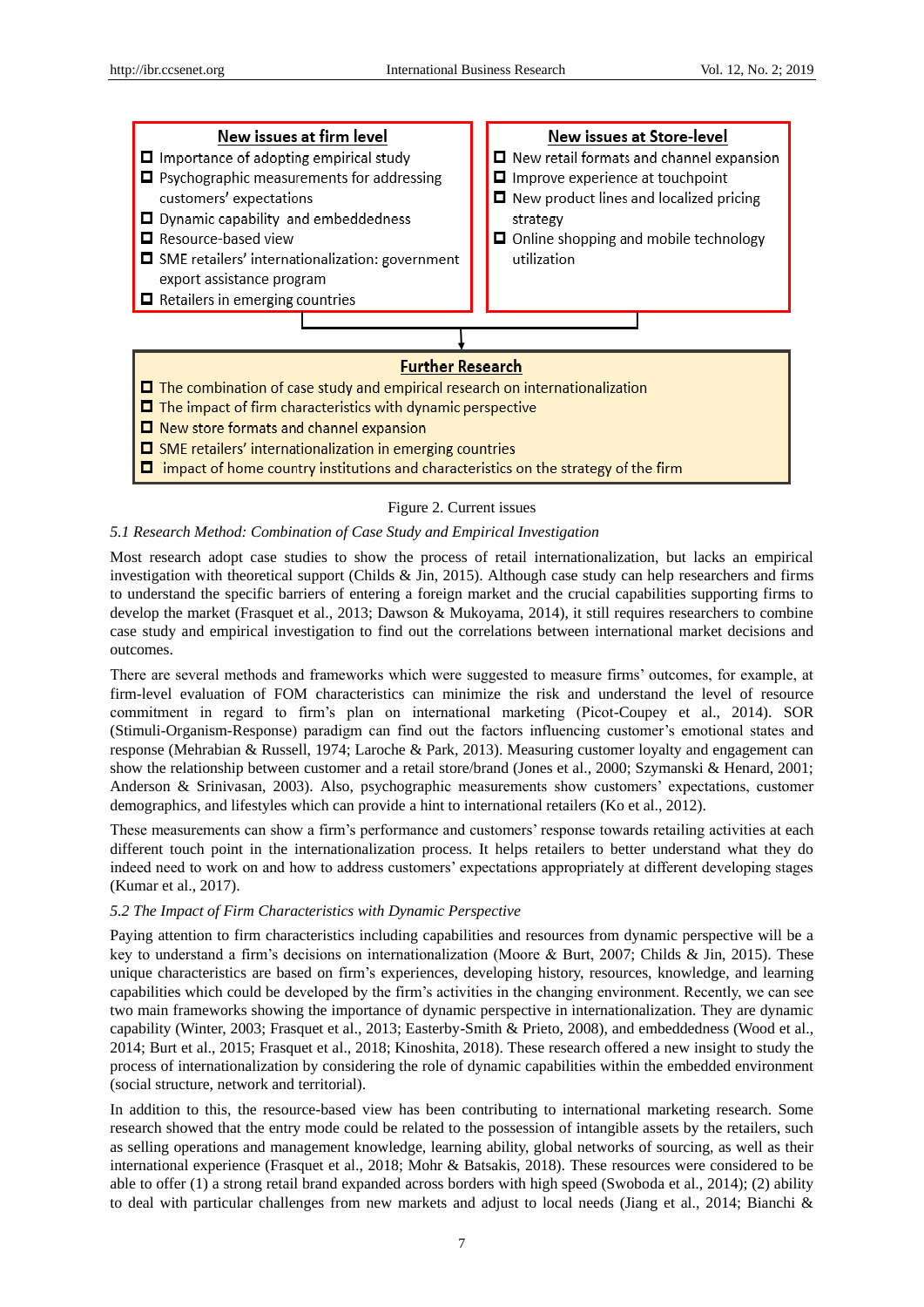Ostale, 2006). The resource-based view deepens the understanding of the impacts of retailer's capabilities and resources on internationalization.

Besides, because firms need time to configure their resources to achieve their financial goals after entering a new market, researchers should consider the effect of time-series as evaluating the impacts of firm's capabilities and resources on international performance (Sun et al., 2018).

### *5.3 SME Retailer's Internationalization in the Emerging Counties*

Although some research showed that firm size is not a significant factor influencing internationalization (Vida et al., 2000), the difficulties and characteristics of developing internationalization of SME retailers are different with large firms.

Compared with large retailers, the SME retailers have limited, operational, logistical, and financial as well as learning resources. But, they also have some competitive advantages, such as entrepreneurial vision and networks (Hutchinson et al., 2006). Some studies presented that SME retailers have great potential and capabilities in international markets with strong concepts, inventive store formats and merchandise assortment (Alexander & Quinn, 2002; Hutchinson et al., 2006; Miao, 2017).

As an application, Hutchinson et al. (2006) suggested that government export assistance programs are an important factor in enhancing SME retailer's international development. It requires the government to offer assistance with channel relationships, network contacts as well as information programs related to international issues.

In addition to this, only a few research paid attention to international retailers in emerging countries. Deng & Zhang (2018) addressed that institutional quality (business administration, trade regulation, tax administration, labor regulation, etc) is related to the decision of whether the Chinese SMEs intend to go overseas and their overseas sales growth. It is shown that the Chinese SMEs who have very limited governmental and political ties would choose to access overseas. Also, some other research explained that firms in emerging economies with low institutional quality can easily produce efficient business operations (Sharma, 2011; Deng & Zhang, 2018). It means that the home country's institutional changes, business environment and policies have a significant effect on retailers' internationalization (Cuervo-Cazurra et al., 2018; Yan et al., 2018; Fathallah et al., 2018; Barnard & Luiz, 2018). Thus, as Jain et al. (2019) addressed, the influence factors of internationalization could be different between developed and emerging markets. For this field, it calls for further studies.

#### *5.4 New Retail Formats and Channel Expansion*

At store-level, Kumar et al. (2017) suggested that further research should focused on (1) the impacts of new retail store formats on internationalization; (2) the effect of market expansion through new product lines and localized pricing strategy; (3) retail channel expansion such as the combination of e-commerce and physical retail store.

Especially, for (1), only a few research pays attention to the issue of how, and to what extent, the different store formats impact customer satisfaction and loyalty building. This is especially true of retailers entering a new overseas market, and how its store format choice affects its loyalty building during its developing stages.

For the (3), the main purpose of building multichannel is to simply communicate with customers for targeting potential benefits (Zhang et al., 2010). This has been applicable to a wide range of industries by store-based, catalog, television shopping, and internet-based retailers in the last 20 years (Neslin et al., 2006). Specifically, the development of virtual technologies and e-commerce offers two main opportunities to store-based retailers, the possibility of offering value efficiently to customers through both online and offline retailing, and extending their business to foreign countries (Wrigley & Currah, 2006; Premazzi et al., 2010). Now, the combination of offline and online channel came to be more important than before. Especially when more customers purchasing through their smartphones, further researchers should pay more attention to test the effects of building up cross-channel (online and offline shop) and mobile technology utilization on both business performance and retailing internationalization.

Today, retailers who operate in the multinational arena have become robust with their holistic marketing plans that are focused on the development of private label products and reinforcement of brand value through the use of inventive store formats and multiple retail channels (Miao, 2017). We can see this in the success of the great grocery stores (Walmart, Whole Foods), apparel merchants (GAP, H&M, ZARA), online shopping websites (Amazon, etc.). A lot of research has been conducted with an aim of investigating international marketing innovation within retail. However, as we addressed in this paper, there are still some questions, such as when and how retailers start to internationalize, that are major factors that might influence their internationalization process and what strategies they could implement as they experience barriers and difficulties.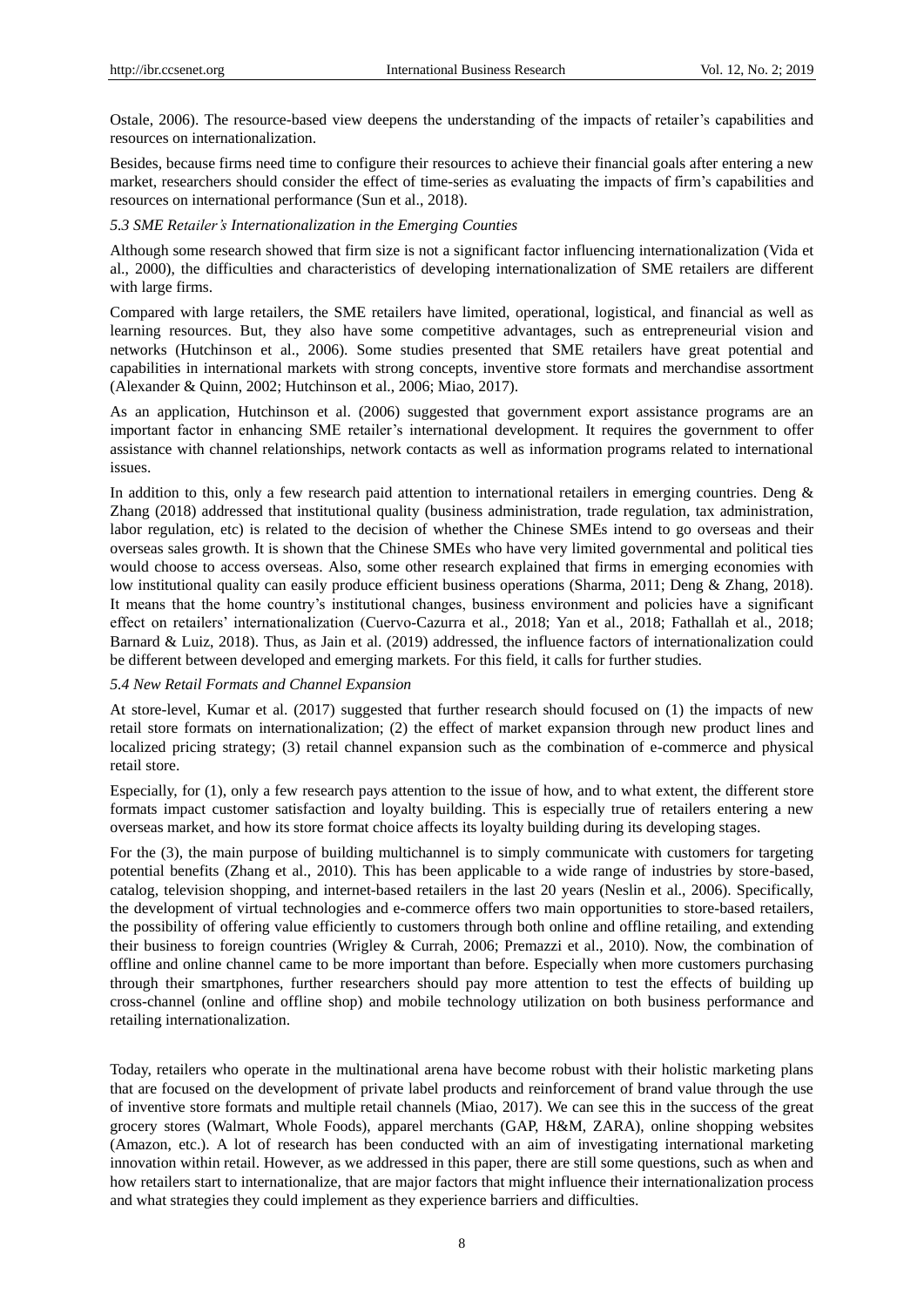The proposed framework in this study intends to reorganize the important views and frameworks in previous research about retail internationalization, as well as identify several directions and implications for further research. However, we could not summarize all the important topics and discussions, such as the role of information sharing in a firm's internationalization (Kumar et al., 2017), comparison of international performance among multiple markets (Childs & Jin, 2015), and tradeoffs between strategic localization and standardization (Knight & Cavusgil, 2004). These issues also require attention in the future.

#### **References**

- Alexander, N. (1990). Retailers and international markets: Motives for expansion. *International Marketing Review*, *7*(4), 75-85. https://doi.org/10.1108/02651339010142797
- Alexander, N., & Quinn, B. (2002). International retail divestment. *International Journal of Retail & Distribution Management*, *30*(2), 112-125. https://doi.org/10.1108/09590550210418137
- Alexander, N., Rhodes, M., & Myers, H. (2007). International market selection: Measuring actions instead of intentions. *Journal of Services Marketing*, *21*(6), 424-434. https://doi.org/10.1108/088760407 10818912
- Alimadadi, S., Bengtson, A., & Hadjikhani, A. (2018). How does uncertainty impact opportunity development in internationalization? *International Business Review, 27,* 161-172. https://doi.org/10.1016/j.ibusrev.2017.06.002
- Anand, K. S., & Sinha, P. K. (2009). Store format choice in an evolving market: Role of affect, cognition and involvement. *The International Review of Retail, Distribution and Consumer Research*, *19*(5), 505-534. https://doi.org/10.1080/09593960903445376
- Anderson, R. E., & Srinivasan, S. S. (2003). E-satisfaction and e-loyalty: A contingency framework. *Psychology & Marketing*, *20*(2), 123-138.<https://doi.org/10.1002/mar.10063>
- Arvanitis, S., & Loukis, E. N. (2012). Outsourcing and firm performance -A comparative study of Swiss and Greek firms. *Industrial and Corporate Change*, *22*(3), 771-806. https://doi.org/10.1093/icc/dts032
- Augusto, M., & Coelho, F. (2009). Market orientation and new-to-the-world products: Exploring the moderating effects of innovativeness, competitive strength, and environmental forces. *Industrial Marketing Management, 38*(1), 94-108. https://doi.org/10.1016/j.indmarman.2007.09.007
- Bagheri, M., Mitchelmore, S., Bamiatzi, V., & Nikolopoulos, K. (2018). Internationalization Orientation in SMEs: The mediating role of technological innovation. *Journal of International Management*. https://doi.org/10.1016/j.intman.2018.08.002
- Barnard, H., & Luiz, J.M. (2018). Escape FDI and the dynamics of a cumulative process of institutional misalignment and contestation: Stress, strain and failure. *Journal of World Business*, *53*(5), 605-619. https://doi.org/10.1016/j.jwb.2018.03.010
- Bembom, M., & Schwens, C. (2018). The role of networks in early internationalizing firms: A systematic review and future research agenda. *European Management Journal.* https://doi.org/10.1016/j.emj.2018.03.003
- Benito, G., Petersen, B., & Welch, L. S. (2009). Towards more realistic conceptualisations of foreign operation modes. *Journal of International Business Studies, 40*(9), 1455-1470. https://doi.org/10.1057/jibs.2009.54
- Bianchi, C. C., & Ostale, E. (2006). Lessons learned from unsuccessful internationalization attempts: Examples of multinational retailers in Chile. *Journal of Business Research*, *59*(1), 140-147. https://doi.org/10.1016/j.jbusres.2005.01.002
- Birchall, J. (2008). Best Buy plots its global strategy. *Financial Times*, May 13, https://www.ft.com/content/d4904892-206b-11dd-80b4-000077b07658
- Brun, A., & Castelli, C. (2008). Supply chain strategy in the fashion industry: Developing a portfolio model depending on product, retail channel and brand. *International Journal of Production Economics*, *116*(2), 169-181. https://doi.org/10.1016/j.ijpe.2008.09.011
- Burt, S., Dawson, J., & Sparks, L. (2003). Failure in international retailing: research propositions. *The International Review of Retail, Distribution and Consumer Research*, *14*(4), 355-373. https://doi.org/10.1080/0959396032000129471
- Burt, S., Johansson, U., & Dawson, J. (2015). International retailing as embedded business models. *Journal of Economic Geography*, *16,* 715-747. https://doi.org/10.1093/jeg/lbv008
- Calabrese, G. G., & Erbetta, F. (2005). Outsourcing and firm performance: Evidence from Italian automotive suppliers. *International Journal of Automotive Technology and Management*, *5*(4), 461-479. https://doi.org/10.1504/IJATM.2005.008585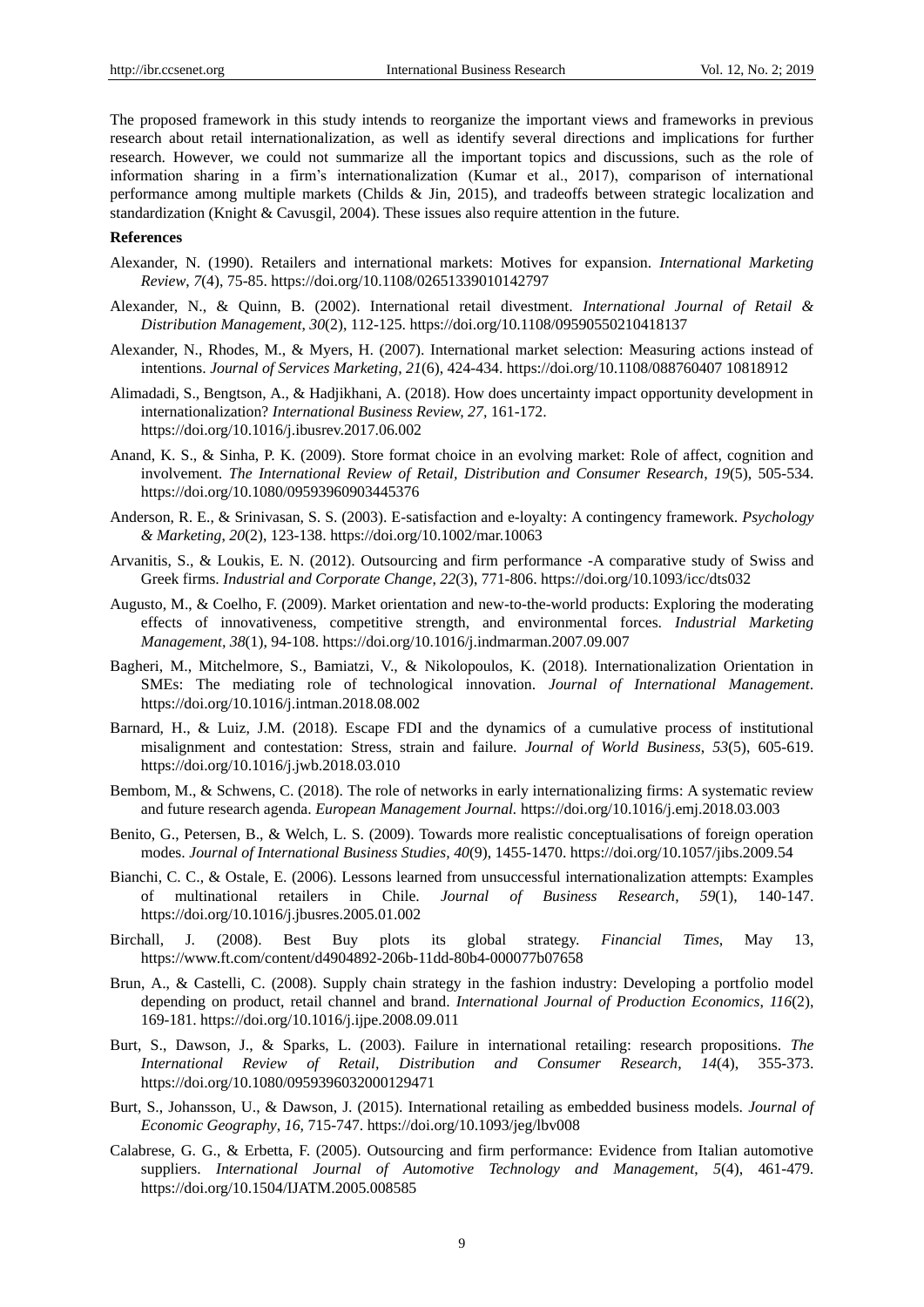- Calabrese, G. G., & Manello, A. (2018). Firm internationalization and performance: Evidence for designing policies. *Journal of Policy Modeling, 40,* 1221-1242. https://doi.org/10.1016/j.jpolmod.2018.01.008
- Cavusgil, S. T., & Knight, G. (2015). The born global firm: An entrepreneurial and capabilities perspective on early and rapid internationalization. *Journal of International Business Studies*, *46*(1), 3-16. https://doi.org/10.1057/jibs.2014.62
- Chang, S. J., & Rhee, J. (2011). Rapid FDI expansion and firm performance. *Journal of International Business Studies*, *42,* 979-994. https://doi.org/10.1057/jibs.2011.30
- Childs, M. L., & Jin, B. (2015). Firm factors that influence internationalisation and subsequent financial performance of fashion retailers. *Journal of Service Theory and Practice*, *25*(1), 95-114. https://doi.org/10.1108/JSTP-09-2013-0204
- Ciravegna, L., Kuivalainen, L., Kundu, S. K., & Lopez, L. E. (2018a). The antecedents of early internationalization: A configurational perspective. *International Business Review, 27,* 1200-1212. https://doi.org/10.1016/j.ibusrev.2018.05.002
- Ciravegna, L., Kundu, S. K., Kuivalainen, O., & Lopez, L. E. (2018b). The timing of internationalization Drivers and outcomes. *Journal of Business Research*. https://doi.org/10.1016/j.jbusres.2018.08.006.
- Clercq, D. D., Sapienza, H. J., & Crijns, H. (2005). The internationalization of small and medium sized firms. *Small Business Economics*, *24*(4), 409-419. https://doi.org/10.1007/s11187-005-5333-x
- Corstjens, M., & Lal, R. (2012). Retail doesn't cross borders: Here's why and what to do about it. *Harvard Business Review, 90*(4), 104-111. https://www.hbs.edu/faculty/Pages/item.aspx?num=42423
- Cuervo-Cazurra, A., Luo, Y., Ramamurti, R., & Ang, S. H. (2018). The Impact of the home country on internationalization. *Journal of World Business*, *53,* 593-604. https://doi.org/10.1016/S0022-4359(01)00044-6
- Dawson, J., & Mukoyama, M. (2014). Recent developments in retail internationalization. Dawson, & M. Mukoyama (Eds.), Global strategies in retailing: Asian and European experiences (5–36). London: Routledge.
- De Mooij, M. (2010). *Consumer behavior and culture: Consequences for global marketing and advertising*. Sage Publications.
- Deloitte (2009). *Global Powers of Retailing 2009*. https://public.deloitte.com/media/0460/2009GlobalPowersofRetail\_FINAL2.pdf
- Deloitte (2016). *Global Powers of Retailing 2016*. https://www2.deloitte.com/content/dam/ Deloitte/global/Documents/Consumer-Business/gx-cb-global-powers-of-retailing-2016.pdf
- Deng, P., & Yang, M. (2015). Cross-border mergers and acquisitions by emerging market firms: A comparative investigation. *International Business Review*, *24*(1), 157-172. https://doi.org/10.1016/j.ibusrev.2014.07.005
- Deng, P., & Zhang, S. (2018). Institutional quality and internationalization of emerging market firms: Focusing on Chinese SMEs. *Journal of Business Research, 92,* 279-289. https://doi.org/10.1016/j.jbusres.2018.07.014
- Dimitratos, P., Johnson, J. E., Plakoyiannaki, E., & Young, S. (2016). SME internationalization: How does the opportunity-based international entrepreneurial culture matter? *International Business Review*, *25*(6), 1211-1222. https://doi.org/10.1016/j.ibusrev.2016.03.006
- Dunning, J. H. (2000). The eclectic paradigm as an envelope for economic and business theories of MNE activity. *International Business Review, 9*(2), 163-190. https://doi.org/10.1016/S0969-5931(99)00035-9
- Easterby-Smith, M., & Prieto, I. M. (2008). Dynamic capability and knowledge management: An integrative role for learning?. *British Journal of Management*, *19,* 235-249. https://doi.org/10.1111/j.1467-8551.2007.00543.x
- Efrat, K., Gilboa, S., & Yonatany, M. (2017). When marketing and innovation interact: The case of born-global firms. *International Business Review*, *26*, 380-390. https://doi.org/10.1016/j.ibusrev.2016.09.006
- Ekeledo, I., & Sivakumar, K. (1998). Foreign market entry mode choice of service firms: A contingency perspective. *Journal of the Academy of Marketing Science*, *26*(4), 274-292. https://doi.org/10.1177/0092070398264002
- Evans, J., & Mavondo, F. T. (2002). Psychic distance and organizational performance: An empirical investigation of international retailing operations. *Journal of International Business Studies*, *33*(3), 515-532. https://doi.org/10.1057/palgrave.jibs.8491029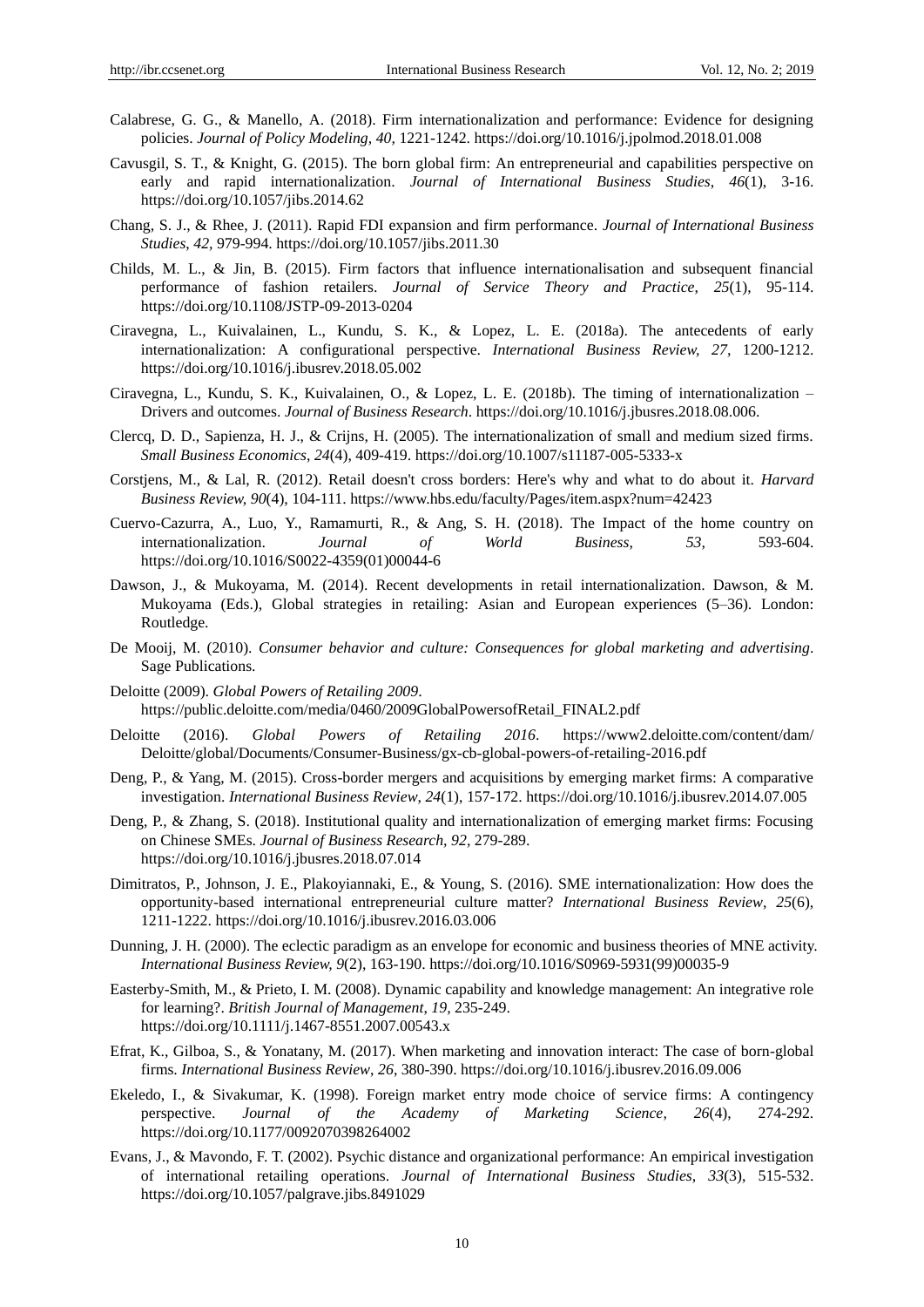- Fathallah, R., Branzei, O., & Schaan, J. L. (2018). No place like home? How EMNCs from hyper turbulent contexts internationalize by sequentially arbitraging rents, values, and scales abroad. *Journal of World Business*, *53*(5), 620-631. https://doi.org/10.1016/j.jwb.2018.04.001
- Forsgren, M., & Hagström, P. (2007). Ignorant and impatient internationalization? The Uppsala model and internationalization patterns for internet-related firms. *Critical Perspectives on International Business*, *3*(3), 291-304. https://doi.org/10.1108/17422040710832559
- Fowler, K., & Bridges, E. (2010). Consumer innovativeness: Impact on expectations, perceptions, and choice among retail formats. *Journal of Retailing and Consumer Services*, *17*(6), 492-500. https://doi.org/10.1016/j.jretconser.2010.08.004
- Frasquet, M., Dawson, J., & Molla, A. (2013). Post-entry internationalisation activity of retailers. *Management Decision*, *51*(7), 1510-1527. https://doi.org/10.1108/MD-02-2013-0081
- Frasquet, M., Dawson, J., Calderon, H., & Fayos, T. (2018). Integrating embeddedness with dynamic capabilities in the internationalisation of fashion retailers. *International Business Review*, *27,* 904-914. https://doi.org/10.1016/j.ibusrev.2018.02.002
- Gandolfi, F., & Strach, P. (2009). Retail internationalization: Gaining insights from the Wal-Mart experience in South Korea. *Review of International Comparative Management*, *10*(1), 187-199. http://rmci.ase.ro/ro/no10vol1/Vol10\_No1\_Article17.pdf
- Garaus, M., Wagner, U., & Kummer, C. (2015). Cognitive fit, retail shopper confusion, and shopping value: An empirical investigation. *Journal of Business Research*, *68*(5), 1003-1011. https://doi.org/10.1016/j.jbusres.2014.10.002
- Gensler, S., Marnik, G. D., & Bernd, S. (2007). Evaluating channel performance in multi-channel environments. *Journal of Retailing and Consumer Services*, *14*(1), 17-23. https://doi.org/10.1016/j.jretconser.2006.02.001
- Gielens, K., & Dekimpe, M. G. (2001). Do international entry decisions of retail chains matter in the long run? *International Journal of Research in Marketing*, *18*(3), 235-259. https://doi.org/10.1016/S0167-8116(01)00039-8
- Goldman, A. (2001). The transfer of retail formats into developing economies: The example of China. *Journal of Retailing, 77*(2), 221-242. https://doi.org/10.1016/S0022-4359(01)00044-6
- Hutchinson, K., Quinn, B., & Alexander, N. (2006). SME retailer internationalisation: Case study evidence from British retailers. *International Marketing Review*, *23*(1), 25-53. https://doi.org/10.1108/02651330610646287
- Jain, N. K., Celo, S., & Kumar V. (2019). Internationalization speed, resources and performance: Evidence from Indian software industry. *Journal of Business Research*, *95,* 26-37. https://doi.org/10.1016/j.jbusres.2018.09.019
- Javalgi, R. G., Griffith, D. A., & White, D. S. (2003). An empirical examination of factors influencing the internationalization of service firms. *Journal of Services Marketing*, *17*(2), 185-201. https://doi.org/10.1108/08876040310467934
- Jiang, R. J., Beamish, P. W., & Makino, S. (2014). Time compression diseconomies in foreign expansion. *Journal of World Business*, *49*(1), 114-121. https://doi.org/10.1016/j.jwb.2013.02.003
- Johnson, J. K., & Tellis, G. J. (2008). Drivers of success for market entry into China and India. *Journal of Marketing*, *72*(3), 1-13. https://doi.org/10.1509/jmkg.72.3.1
- Jones, M. A., Mothersbaugh, D. L., & Beatty, S. E. (2000). Switching barriers and repurchase intentions in services. *Journal of Retailing*, *76*(2), 259-74. https://doi.org/10.1016/S0022-4359(00)00024-5
- Jones, M. V., & Coviello, N. E. (2005). Internationalisation: Conceptualising an entrepreneurial process of behaviour in time. *Journal of International Business Studies*, *36*(3), 284-303. https://doi.org/10.1057/palgrave.jibs.8400138
- Kinoshita, A. (2018). How is a retail business brand embedded in social structure, networks, and territories? A historical case of Uniqlo. *The Journal of Japan Society for Distribution Sciences*, *41,* 1-18. https://ci.nii.ac.jp/naid/40021499256/
- Knight, G. A., & Cavusgil, S. T. (2004). Innovation, organizational capabilities, and the born-global firm. *Journal of International Business Studies*, *35*(2), 124-141. https://doi.org/10.1057/palgrave.jibs.8400071
- Ko, E., Taylor, C. R., Sung, H., Lee, J., Wagner, U., Navarro, D. M. C., & Wang, F. (2012). Global marketing segmentation usefulness in the sportswear industry. *Journal of Business Research, 65,* 1565-1575. https://doi.org/10.1016/j.jbusres.2011.02.041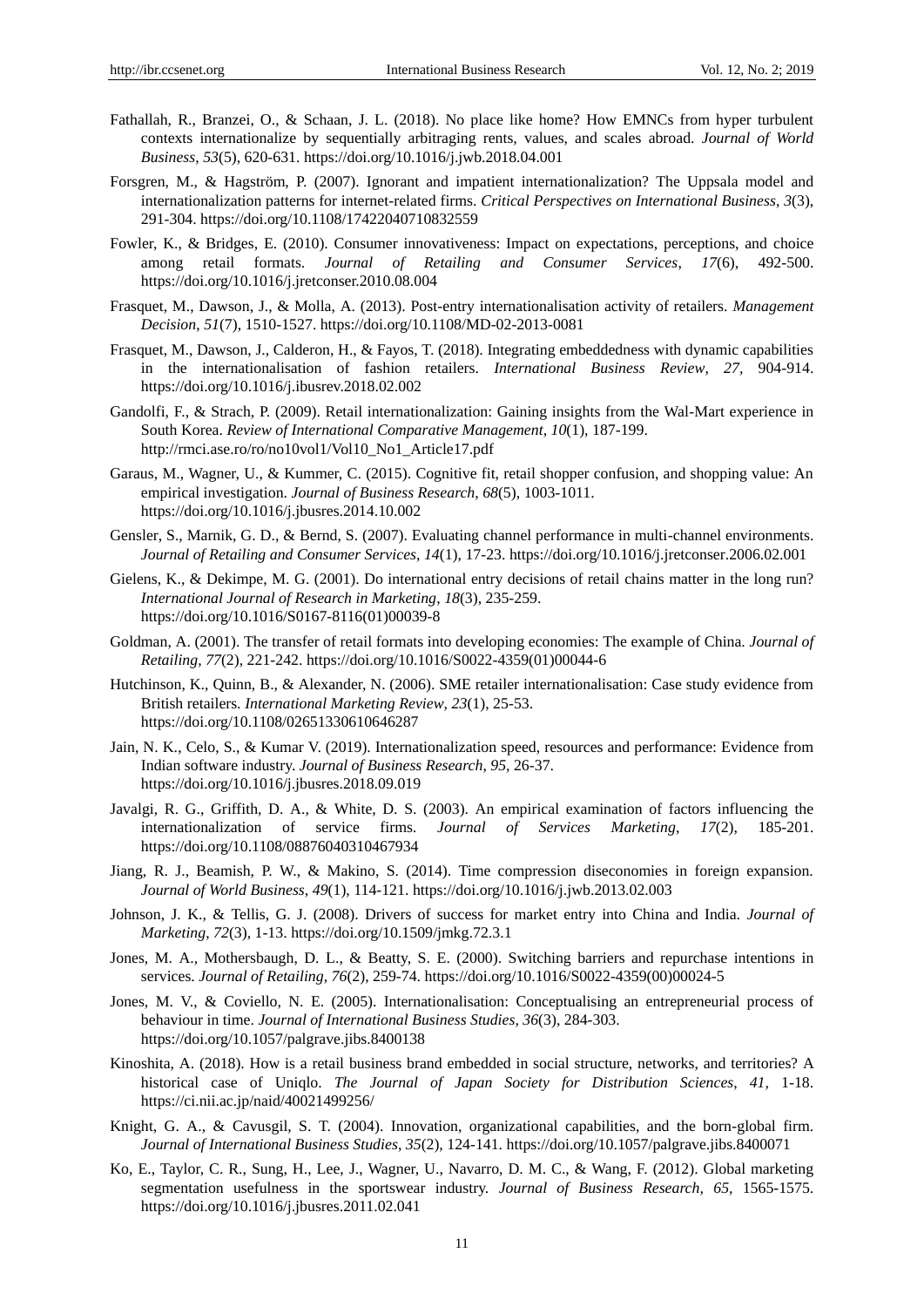Kotler, P., & Keller, K. L. (2016). *A framework for marketing management*, Sixth edition, Pearson.

- Kumar, A., & Kim, Y. K. (2014). The store-as-a-brand strategy: the effect of store environment on customer responses. *Journal of Retailing and Consumer Services*, *21,* 685-695. https://doi.org/10.1016/j.jretconser.2014.04.008
- Kumar, V., Anand, A., & Song, H. (2017). Future of Retailer Profitability: An Organizing Framework. *Journal of Retailing, 93*(1), 96-119. https://doi.org/10.1016/j.jretai.2016.11.003
- Kumarasamy, A., Mudambi, R., Saranga, H., & Tripathy, A. (2012). Catch-up strategies in the Indian auto components industry: Domestic firms' response to market liberalization. *Journal of International Business Studies*, *43*(4), 368-395. https://doi.org/10.1057/jibs.2012.4
- Kushwaha, T., & Shankar, V. (2013). Are multichannel customers really more valuable? The moderating role of product category characteristics. *Journal of Marketing*, *77*(4), 67-85. https://doi.org/10.1509/jm.11.0297
- Laroche, M., & Park, S. Y. (2013). Recent advances in globalization, culture and marketing strategy: Introduction to the special issue. *Journal of Business Research, 66,* 955-957. https://doi.org/10.1016/j.jbusres.2011.12.017
- Leondiou, L. C. (1995). Export stimulation research: review, evaluation and integration. *International Business Review*, *4,* 133-156. https://doi.org/10.1016/0969-5931(95)00002-H
- Majocchi, A., & Zucchella, A. (2003). Internationalization and performance findings from a set of Italian SMEs. *International Small Business Journal, 21*(3), 249-268. https://doi.org/10.1177%2F02662426030213001
- Manello, A., Calabrese, G., & Frigero, P. (2016). Technical efficiency and productivity growth along the automotive value chain: Evidence from Italy. *Industrial and Corporate Change*, *25*(2), 245-259. https://doi.org/10.1093/icc/dtv021
- Mathews, J. A., & Zander, I. (2007). The international entrepreneurial dynamics of accelerated internationalization. *Journal of International Business Studies*, *38*(3), 387-403. https://doi.org/10.1057/palgrave.jibs.8400271
- McDougall, P. P., & Oviatt, B. M. (2000). International Entrepreneurship: The Intersection of Two Research Paths. *The Academy of Management Journal, 43*(5), 902-906. http://dx.doi.org/10.5465/1556418
- Mehrabian, A., & Russell, J. A. (1974). The basic emotional impact of environments. *Perceptual and Motor Skills*, *38,* 283-301. https://doi.org/10.2466%2Fpms.1974.38.1.283
- Miao, M. (2017). The Process of Retail Internationalization in the Chinese Market: A Case of Japanese Fashion Company. *International Journal of Marketing Studies*, 9(5), 95-107. https://doi.org/10.5539/ijms.v9n5p95
- Miotto, A. P., & Parente, J. G. (2015). Retail evolution model in emerging markets: Apparel store formats in Brazil. *International Journal of Retail & Distribution Management*, *43*(3), 242-260. https://doi.org/10.1108/IJRDM-03-2012-0025
- Mitra, D., & Golder, P. N. (2002). Whose culture matters? Near-market knowledge and its impact on foreign market entry. *Journal of Marketing Research*, *39*(3), 350-365. https://doi.org/10.1509/jmkr.39.3.350.19112
- Mohr, A., & Batsakis, G. (2014). Intangible assets, international experience and the internationalization speed of retailers. *International Marketing Review*, *31*(6), 601-620. https://doi.org/10.1108/IMR-09-2013-0186
- Mohr, A., & Batsakis, G. (2018). Firm resources, cultural distance and simultaneous international expansion in the retail sector. *International Business Review*, *27,* 113-124. https://doi.org/10.1016/j.ibusrev.2017.05.010
- Moore, C. M., & Burt, S. (2007). Developing a research agenda for the internationalisation of fashion retailing. Hines, T. & Bruce, M. (Eds), *Fashion Marketing: Contemporary Issues*, Elsevier, Burlington, MA, 48-65.
- Morgan, R. E., & Katsikeas, C. S. (1997). Export stimuli: Export intention compared with export activity. *International Business Review*, *6,* 477-499. https://doi.org/10.1016/S0969-5931(97)00017 -6
- Murray, J., Elms, J., & Teller, C. (2017). Examining the role of store design on consumers' cross sectional perceptions of retail brand loyalty. *Journal of Retailing and Consumer Services*, *38,* 147-156. https://doi.org/10.1016/j.jretconser.2017.06.001
- Nakos, G., & Brouthers, K. D. (2002). Entry mode choice of SMEs in Central and Eastern Europe. *Entrepreneurship Theory & Practice*, *27*(1), 47-63. https://doi.org/10.1111/1540-8520.271003
- Neslin, S. A., & Shankar, V. (2009). Key issues in multichannel customer management: Current knowledge and future directions. *Journal of Interactive Marketing, 23*(1), 70-81. https://doi.org/10.1016/j.intmar.2008.10.005
- Neslin, S. A., Grewal, D., Leghorn, R., Shankar, V., Teerling, M. L., Thomas, J. S., & Verhoef, P. C. (2006).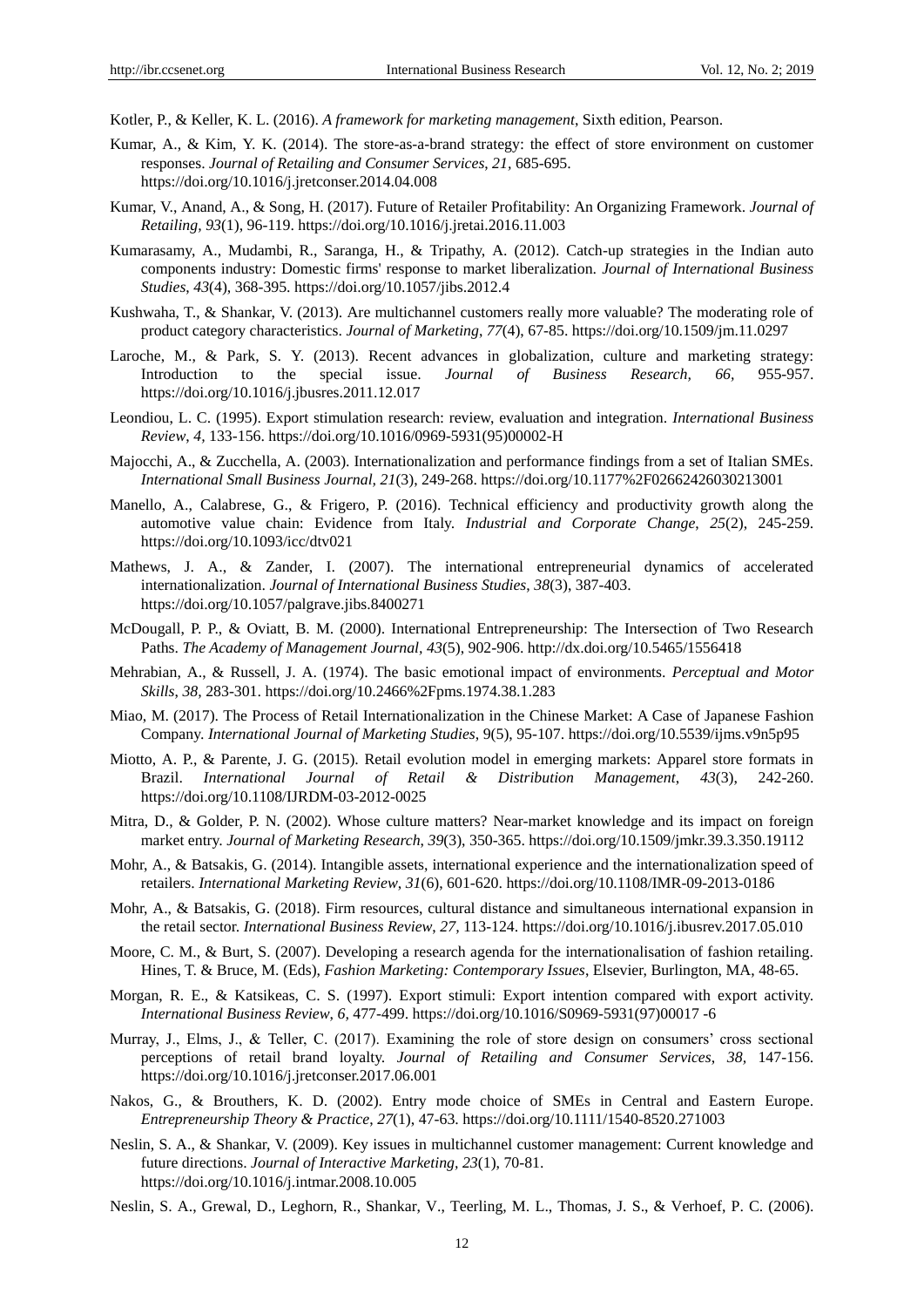Challenges and opportunities in multichannel customer management. *Journal of Service Research*, *9*(2), 95-112. https://doi.org/10.1177/1094670506293559

- Park, Y., & Sternquist, B. (2008). The global retailer's strategic proposition and choice of entry mode. *International Journal of Retail & Distribution Management*, *36*(4), 281-299. https://doi.org/10.1108/09590550810862688
- Pauwels, K., & Neslin, S. A. (2015). Building with bricks and mortar: The revenue impact of opening physical stores in a multichannel environment. *Journal of Retailing*, *91*(2), 182-197. https://doi.org/10.1016/j.jretai.2015.02.001
- Picot-Coupey, K., Burt, S., & Cliquet, G. (2014). Retailers' expansion mode choice in foreign markets: Antecedents for expansion mode choice in the light of internationalization theories. *Journal of Retailing and Consumer Services*, *21,* 976-991. https://doi.org/10.1016/j.jretconser.2014.08.018
- Premazzi, K., Castaldo, S., Grosso, M., & Hofacher, C. (2010). Supporting retailers to exploit online settings for internationalization: The different role of trust and compensation. *Journal of Retailing and Consumer Services*, *17*(3), 229-240. https://doi.org/10.1016/j.jretconser.2010.03.006
- Reinartz, W., & Kumar, V. (2002). The mismanagement of customer loyalty. *Harvard Business Review*, *80*(7), 86-95. https://pdfs.semanticscholar.org/5d77/592ce402dbc98d7de1007e07a14077 ae2eb4.pdf
- Sakarya, S., Eckman, M., & Hyllegard, K. H. (2007). Market selection for international expansion. *International Marketing Review*, *24*(2), 208-238. https://doi.org/10.1108/02651330710741820
- Sharma, P. (2011). Country-of-origin effects in developed vs. emerging markets: Exploring the contrasting roles of materialism and value-consciousness. *Journal of International Business Studies*, *42*(2), 285-306. https://doi.org/10.1057/jibs.2010.16
- Sommer, L. (2010). Internationalization processes of small and medium sized enterprises--A matter of attitude? *Journal of International Entrepreneurship*, *8*(3), 288-317. https://doi.org/10.1007/s10843-010-0052-z
- Sun, S. L., Peng, M. W., Ren, B., & Yan, D. (2012). A comparative ownership advantage framework for cross-border M&As: The rise of Chinese and Indian MNEs. *Journal of World Business*, *47*(1), 4-16. https://doi.org/10.1016/j.jwb.2010.10.015
- Sun, W., Price, J., & Ding, Y. (2018). The longitudinal effects of internationalization on firm performance: The moderating role of marketing capability. *Journal of Business Research*, *95,* 326-337. https://doi.org/10.1016/j.jbusres.2018.08.014.
- Swoboda, B., Berg, B., & Dabija, D. C. (2014). International transfer and perception of retail formats a comparison study in Germany and Romania. *International Marketing Review*, *31*(2), 155-180. https://doi.org/10.1108/IMR-11-2012-0190
- Szymanski, D. M., & Henard, D. H. (2001). Customer satisfaction: A meta-analysis of the empirical evidence. *Journal Academy of Marketing Science*, *29*(1), 16-35. http://dx.doi.org10.1177/0092070301291002
- Teece, D. J., Pisano, G., & Shuen, A. (1997). Dynamic capabilities and strategic management. *Strategic Management Journal*, *18*(7), 509-533. https://doi.org/10.1002/(SICI)1097-0266
- Van Nierop, J. E. M., Leeflanga, P. S. H., Teerling, M. L., & Huizingh, K. R. E. (2011). The impact of the introduction and use of an informational website on offline customer buying behavior. *Marketing*, *28*(2), 155-165. https://doi.org/10.1016/j.ijresmar.2011.02.002
- Vida, I., Reardon, J., & Fairhurst, A. (2000). Determinants of international retail involvement: The case of large US retail chains. *Journal of International Marketing*, *8*(4), 37-60. https://doi.org/10.1509/jimk.8.4.37.19792
- Welch, L. S., & Luostarinen, R. (1988). Internationalization: Evolution of a concept. *Journal of General Management, 14*(2), 36-64. https://doi.org/10.1177%2F030630708801400203
- Westhead, P., Wright, M., & Ucbasaran, D. (2001). The internationalization of new and small firms: A resource-based view. *Journal of Business Venturing*, *16*(4), 333-358. https://doi.org/10.1016/S0883-9026(99)00063-4
- Winter, S. (2003). Understanding dynamic capabilities. *Strategic Management Journal*, *24,* 991-995. https://doi.org/10.1002/smj.318
- Wood, S., Coe, N. M., & Wrigley, N. (2014). Multi-scalar localization and capability transference: Exploring embeddedness in the Asian retail expansion of Tesco. *Regional Studies*, *50,* 475-495. https://doi.org/10.1080/00343404.2014.926317
- Wrigley, N., & Currah, A. (2006). Globalizing retail and the 'new economy': The organizational challenge of